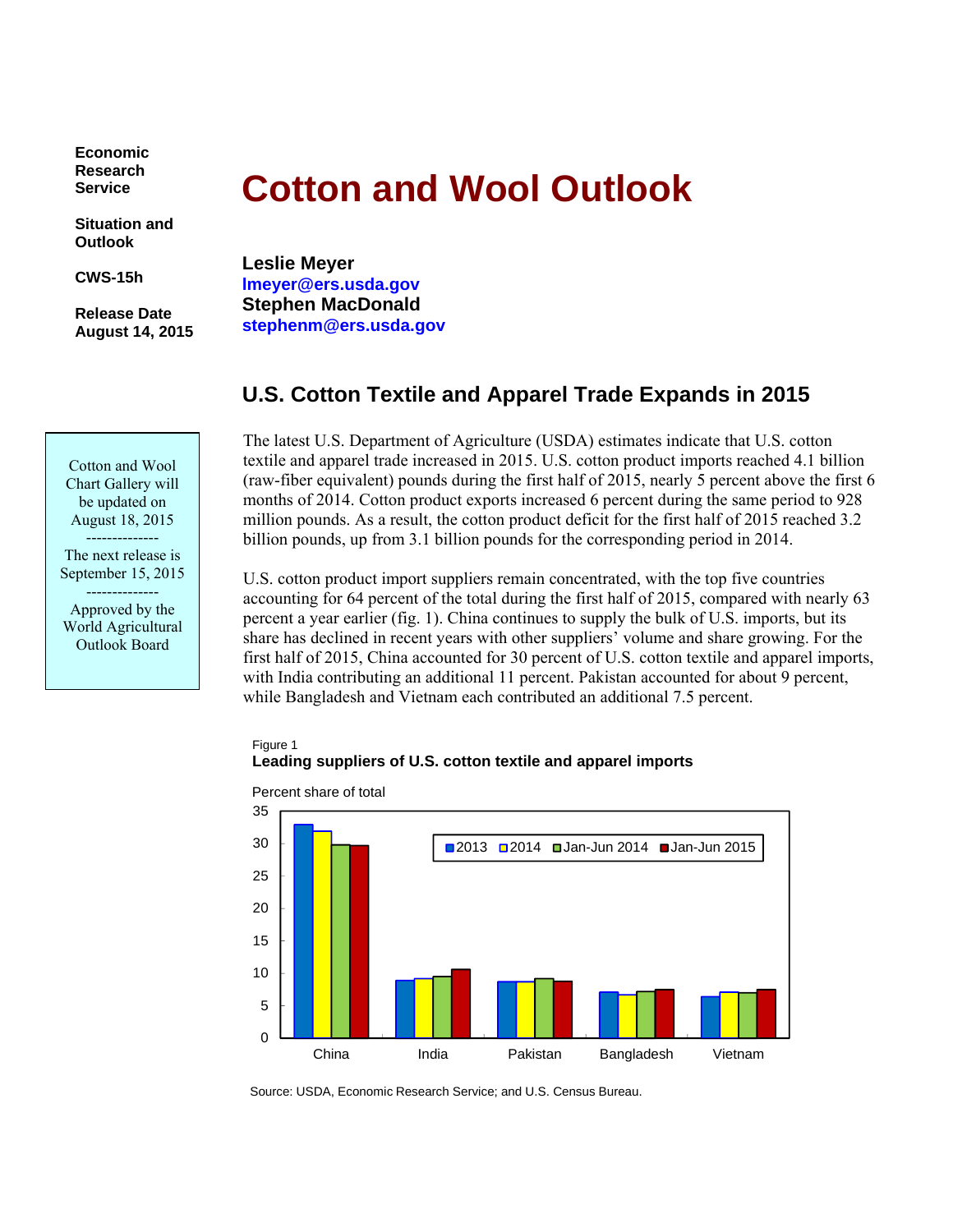## *2015 U.S. Cotton Production Forecast Reduced in August*

According to USDA's first survey-based forecast of the 2015 crop, U.S. cotton production is estimated at 13.1 million bales, 1.4 million bales below July's projection and 3.2 million bales (20 percent) below last season's crop. The 2015 production decrease is the result of lower area and yield.

Based on the August forecast, total cotton planted area in 2015 is estimated at 8.9 million acres, 100,000 acres lower than indicated in the June *Acreage* report and 2.1 million acres below a year ago. Harvested area is projected at 7.9 million acres in 2015, implying an abandonment rate of 11 percent (compared with 15 percent in 2014). The U.S. yield is forecast at 795 pounds per harvested acre this season, compared with 838 pounds in 2014.

Upland production is projected at 12.65 million bales, 3.1 million bales below the 2014 crop. During the previous 20 years, the August upland cotton production forecast was above the final estimate 12 times and below it 8 times. Past differences between the August forecast and the final upland production estimate indicate that chances are two out of three for the 2015 crop to range between 11.9 and 14.2 million bales.

Compared with the 2014 crop, upland production is expected lower in each Cotton Belt region (fig. 2); Oklahoma, New Mexico, and Kansas are the only States forecast to produce more upland cotton in 2015 than in 2014. Based on the August estimates, the Southwest crop is projected at 5.7 million bales in 2015, compared with 6.5 million in 2014; both area and yield are forecast lower. With beneficial rainfall early this season, abandonment is forecast at only 17 percent, compared with 2014's 25 percent. The Southwest yield is forecast at 616 pounds per harvested acre, the lowest in four seasons.

#### Figure 2 **U.S. regional upland cotton production**





Source: USDA, *Crop Production* reports.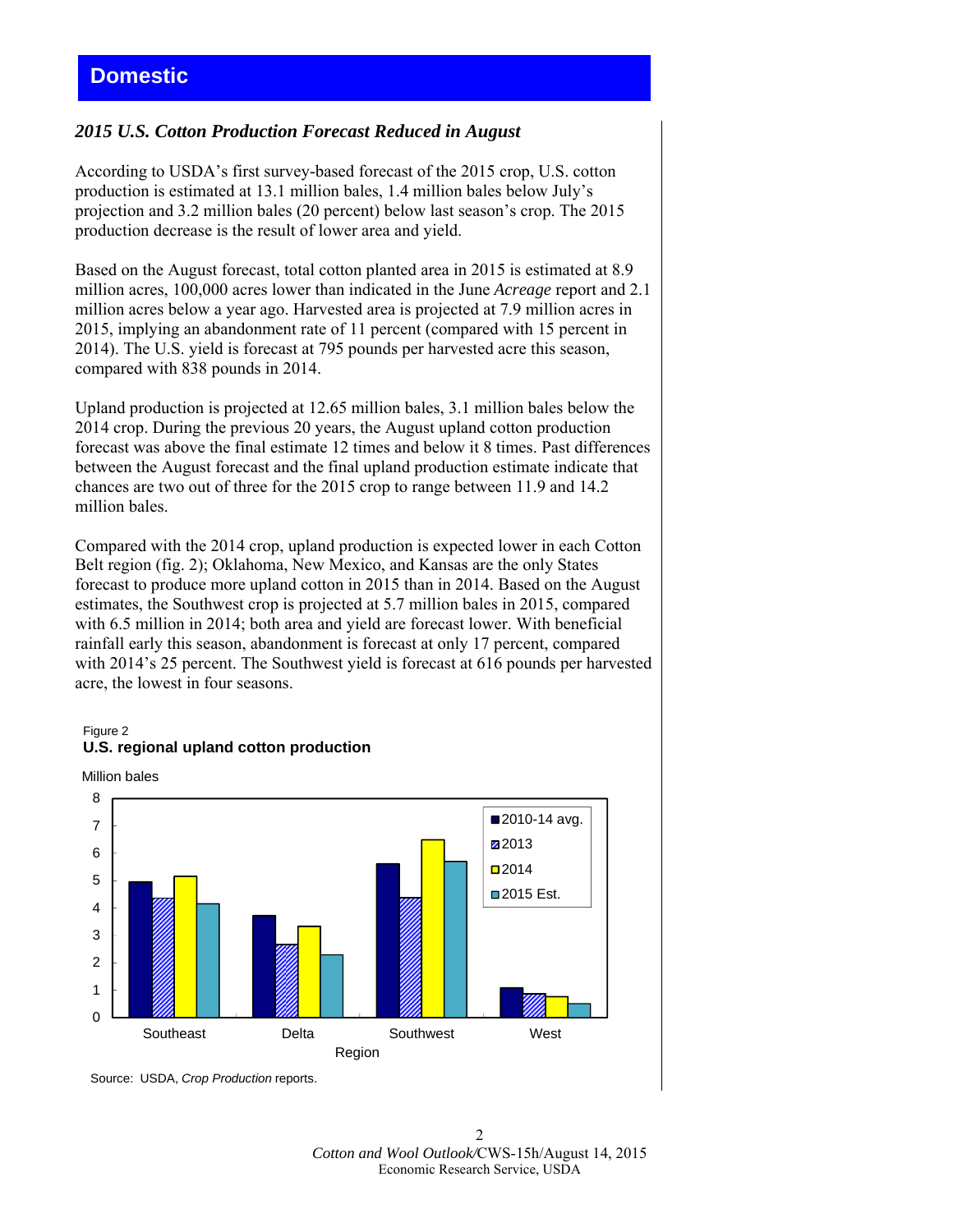In the Southeast, production is projected at nearly 4.2 million bales in 2015, the lowest in six seasons and about one-third of the U.S. cotton crop. Area and yield are below year-ago levels, with the yield near the 3-year average. The Delta crop is forecast at 2.3 million bales—the lowest since 1983—as area declines to 1.0 million acres, a record. The Delta yield, however, is expected to approach 2014's record of 1,116 pounds per harvested acre; the region is projected to account for only 18 percent of the cotton crop in 2015, about half the level of the early 2000s.

In the West, upland production is projected at only 505,000 bales in 2015 as area is reduced for the fourth consecutive season. However, a record yield of 1,554 pounds per harvested acre is expected to keep upland production from falling further. Extralong staple (ELS) cotton production remains concentrated in the West, with California accounting for over 80 percent of the ELS crop in 2015. Smaller area and a lower yield are forecast to result in an ELS crop of 432,000 bales, the lowest since 2009's 400,000-bale crop.

U.S. cotton crop development is behind last season and the 5-year average. As of August 9th, 68 percent of the cotton area was setting bolls, compared with 81 percent last season and the 2010-14 average of 79 percent. Most States were near their historical averages, but boll setting in Missouri and Texas was well below average, while it was well above average in South Carolina and Alabama. Meanwhile, 2015 U.S. cotton crop conditions have remained fairly stable since reporting began in early June (fig. 3). As of August 9th, the 2015 crop conditions were above recent years, with 56 percent of the crop area rated "good" or "excellent," compared with 52 percent last year, while 9 percent was rated "poor" or "very poor," compared with 14 percent a year ago. The higher crop conditions are largely attributable to improvements in the Southwest region.

#### Figure 3 **U.S. cotton crop conditions**

Index (3=fair and 4=good)



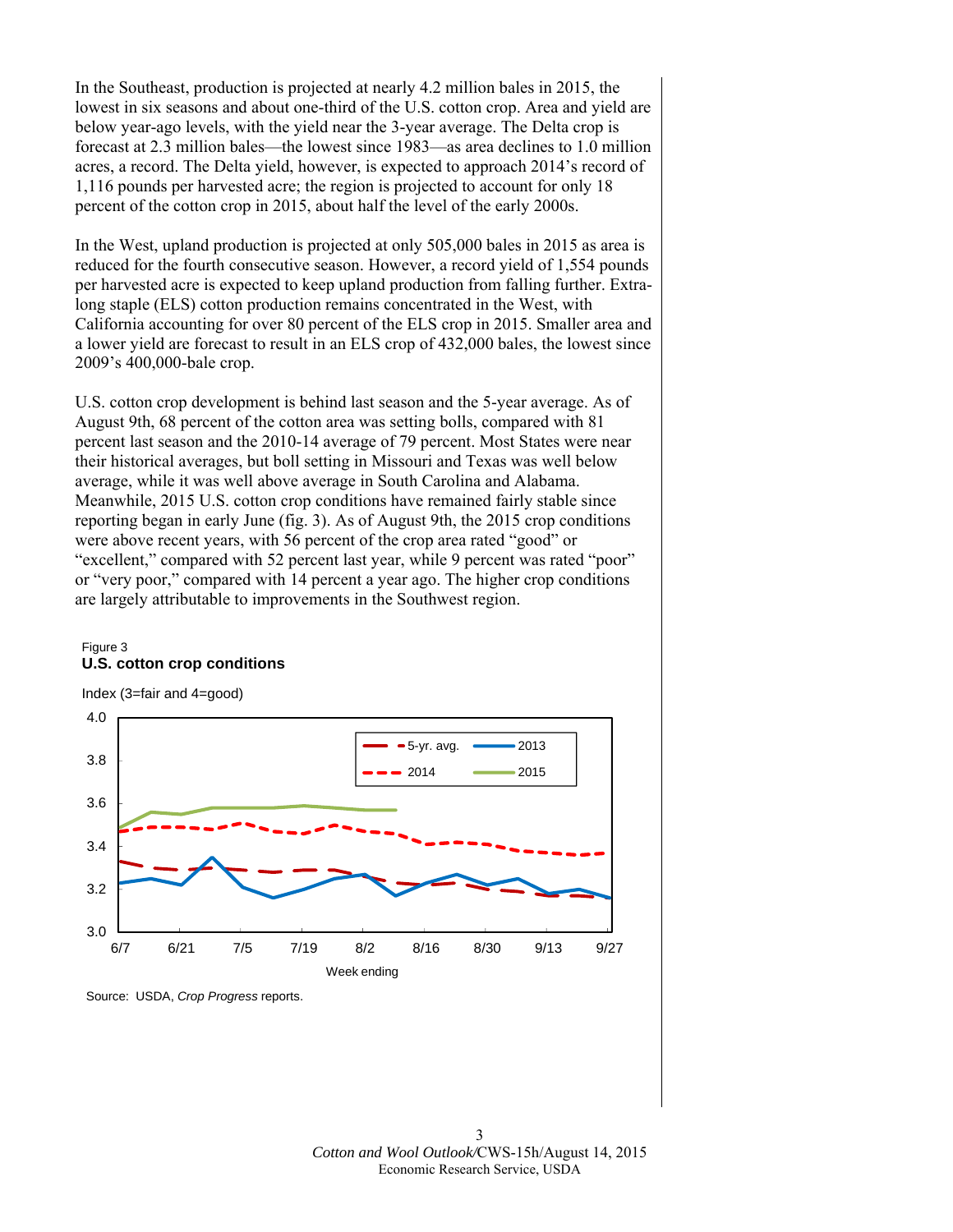## *Demand and Stocks Revised*

In August, U.S. cotton demand for 2015/16 was reduced to 13.7 million bales as a result of the lower U.S. production forecast. Demand is nearly 1.1 million bales below last season's revised estimate and the lowest since 1985/86. U.S. cotton mill use is forecast at 3.7 million bales in 2015/16, 4 percent above the previous season; growth in U.S. capacity and relatively low cotton prices are expected to push mill use to its highest in 5 years. U.S. exports, on the other hand, are forecast at 10.0 million bales, down 1.2 million bales from 2014/15 and the lowest since 2000/01. Foreign import demand is projected lower due mainly to China's reduction in raw cotton imports. The U.S. share of world trade is expected to decline from 31.5 percent in 2014/15 to 29 percent in 2015/16. With reduced supplies this season, the U.S. export potential will likely be limited if global demand increases further.

With U.S. cotton demand forecast to exceed production this season, ending stocks are projected to decrease 600,000 bales to 3.1 million bales. The 2015/16 stocks-touse ratio is estimated at about 23 percent, compared with 25 percent in 2014/15 and 17 percent in 2013/14. As of August, the 2015/16 upland farm price is forecast to range between 58 and 72 cents per pound. The midpoint of 65 cents per pound is 4.5 cents above the 2014/15 estimate of 60.5 cents per pound.

## *2014/15 Supply and Demand Adjustments*

With the 2014/15 season ending in July, adjustments were made this month and the estimates will be finalized over the next several months as additional end-of-year data become available. U.S. exports were increased 200,000 bales to 11.2 million bales based on data published in the *U.S. Export Sales* report. Revisions in August also included a reduction in stocks based on stocks in public warehouses as recorded in the Farm Services Agency's Bales Made Available for Shipment (BMAS) system. On September 1, 2015, NASS is scheduled to report the results of its first survey of cotton stocks outside of the BMAS system as of July 25, 2015. Ending stocks are now estimated at 3.7 million bales for 2014/15. USDA will continue to review data on 2014/15 supply, demand, and stocks, and make further revisions as necessary in subsequent reports.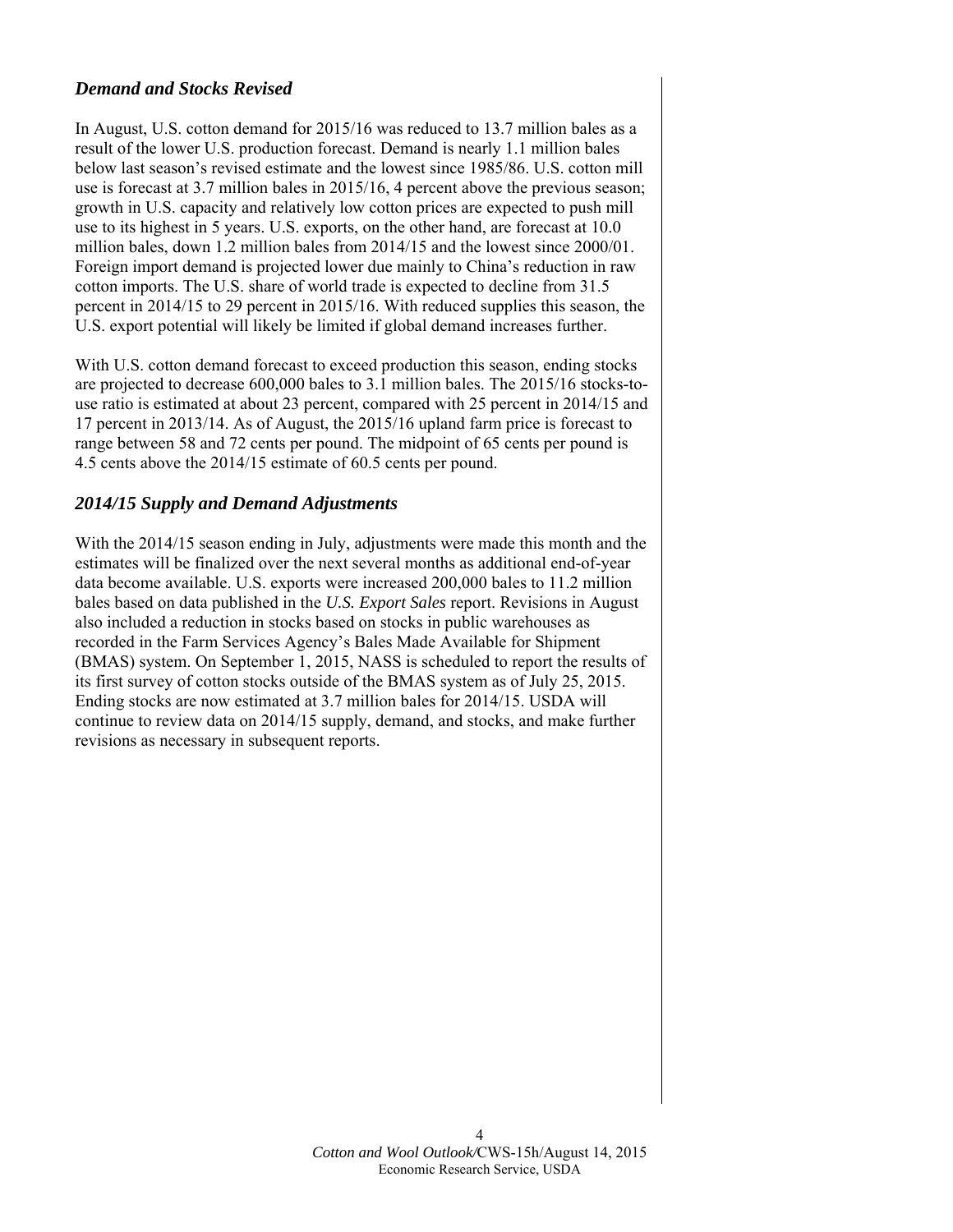## **International Outlook**

#### *Global Cotton Production Lowest in 6 Years; Below Consumption*

World cotton production in 2015/16 is forecast at 109.0 million bales, 2.5 million bales below last month's projection and 10 million bales below 2014/15. The decrease is largely the result of declines for the United States, China, and India. Global cotton area in 2015/16 is forecast at 31.3 million hectares, 7 percent below 2014/15; the reduced area, coupled with a lower world yield—757 kg/hectare results in 2015/16 production that is projected below consumption and would be the smallest crop since  $2009/10$  (fig. 4).

For India—expected to be the largest producing country—the cotton crop is projected at 29.0 million bales in 2015/16, about 2 percent below last season's 29.5 million bales. With a normal monsoon this season, a 7-percent reduction in area is partially offset by a higher yield expectation. India's area estimate was reduced in August due to slower-than-expected planting progress to date. In China, production is forecast at 26.0 million bales in 2015/16, 4 million bales below last season. Fewer incentives to plant cotton are forecast to have reduced area nearly 18 percent in 2015/16. However, a larger proportion of the area is in the higher yielding western province; China's yield is projected at a record 1,562 kg/hectare this season, thus reducing the impact of the lower area. The August estimate is 1.0 million bales below July due to lower reported area and extreme heat in the Xinjiang region.

Pakistan's crop is forecast at 10.2 million bales, nearly 4 percent below 2014/15. While area is expected to rise 2 percent there, a reduction in yield reduces Pakistan's production 400,000 bales in 2015/16. Meanwhile, Brazil's crop is forecast unchanged in 2015/16 at 7.0 million bales, as area and yield are projected to equal that of 2014/15.



## Figure 4 **Global cotton production and consumption**

Source: USDA, *World Agricultural Supply and Demand Estimates* reports.

5 *Cotton and Wool Outlook/*CWS-15h/August 14, 2015 Economic Research Service, USDA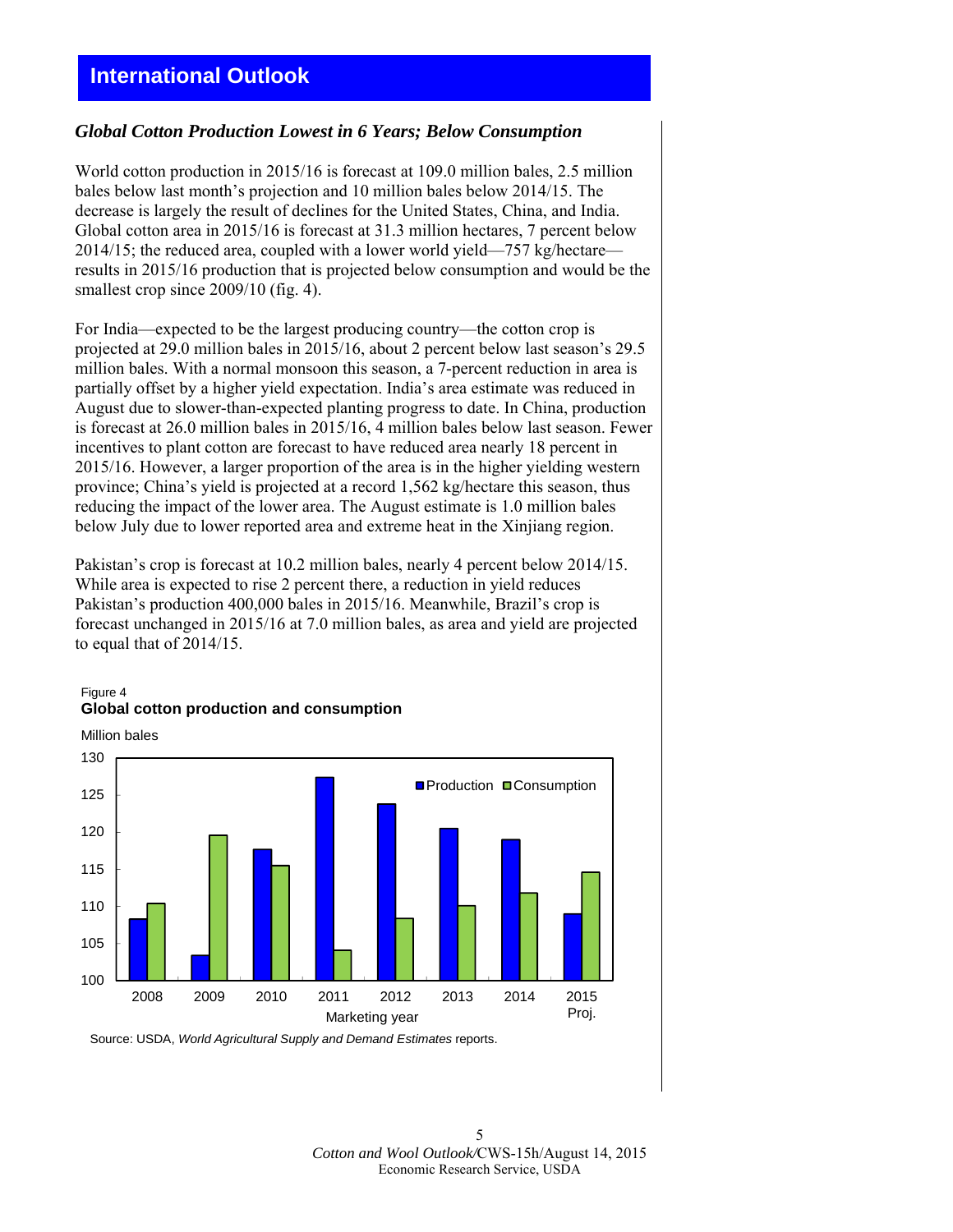World cotton consumption in 2015/16 is forecast at nearly 114.7 million bales, up slightly from last month and 2.5 percent above the 2014/15 estimate. Cotton consumption continues to rise steadily as consumer demand for textile and apparel products improves and raw cotton prices are lower; global cotton mill use in 2015/16 is forecast at its highest since 2010/11.

Mill use in China is forecast at 34.0 million bales in 2015/16, unchanged from the previous season. Cotton yarn imports—which have risen for several seasons in China—are likely to remain a viable option for apparel producers as these imports are a cost-effective alternative to spinning the yarn in China.

India's consumption is forecast to rise 6 percent in 2015/16 to 26.0 million bales—a record—as demand for India's cotton product exports remains strong. Mill use in Pakistan is projected at 10.9 million bales, up from 10.6 million in 2014/15. Cotton mill use in Turkey, Bangladesh, and Vietnam are also expected to grow. In Turkey, 2015/16 mill use is forecast at 6.5 million bales, up slightly from a year ago. For Bangladesh, mill use is expected to approach 5.7 million bales this season, nearly 3 percent higher. USDA's August estimates include significant increases in imports and consumption for Bangladesh beginning in 2011/12 based on a recent review of trade statistics (see http://apps.fas.usda.gov/psdonline/circulars/cotton.pdf for details). In Vietnam, cotton mill use is forecast to grow 15 percent to nearly 4.7 million bales in 2015/16, as it remains a major supplier of cotton yarn to China.

## *Global Cotton Trade Lower in 2015/16*

World cotton trade is projected at 34.5 million bales in 2015/16, 3 percent below last season. China's anticipated reduction in raw cotton imports—now forecast at 5.75 million bales, compared with 8.25 million bales in 2014/15—is largely responsible as the Government is expected to limit imports as stocks remain near historic levels. However, increases for several other countries (including Vietnam, Pakistan, Bangladesh, and Turkey) offset some of China's decline. Lower world import demand and reduced supplies for some exporting countries, including the United States, Brazil, and Uzbekistan are expected to limit their exports. However, India's exports in 2015/16 are expected to expand significantly from 4.0 million bales in 2014/15 to 5.2 million bales this season. In addition, slightly higher exports are forecast for the African Franc Zone and Australia in 2015/16.

## *World Ending Stocks Forecast to Decline in 2015/16*

Global cotton stocks are projected to decrease 5 percent from 2014/15's record to 105.2 million bales in 2015/16. Stocks are forecast to decline for most of the major producing countries. In China, ending stocks are currently forecast at 64.6 million bales in 2015/16, 3 percent below last season. Despite lower stocks, China continues to account for a substantial share of global cotton stocks (fig. 5). At the end of 2015/16, China is expected to account for a record 61 percent of global stocks, up slightly from the previous 2 years. Meanwhile, the United States' share of world stocks is forecast to remain around 3 percent.

Stock levels are also expected to decline in several other countries. Stocks in India are projected at 12.3 million bales, 9 percent below 2014/15, as the boost in exports reduces supplies there. Brazil is also forecast to hold fewer stocks at the end of 2015/16; stocks there are projected at 6.7 million bales, 4 percent lower than a year

> 6 *Cotton and Wool Outlook/*CWS-15h/August 14, 2015 Economic Research Service, USDA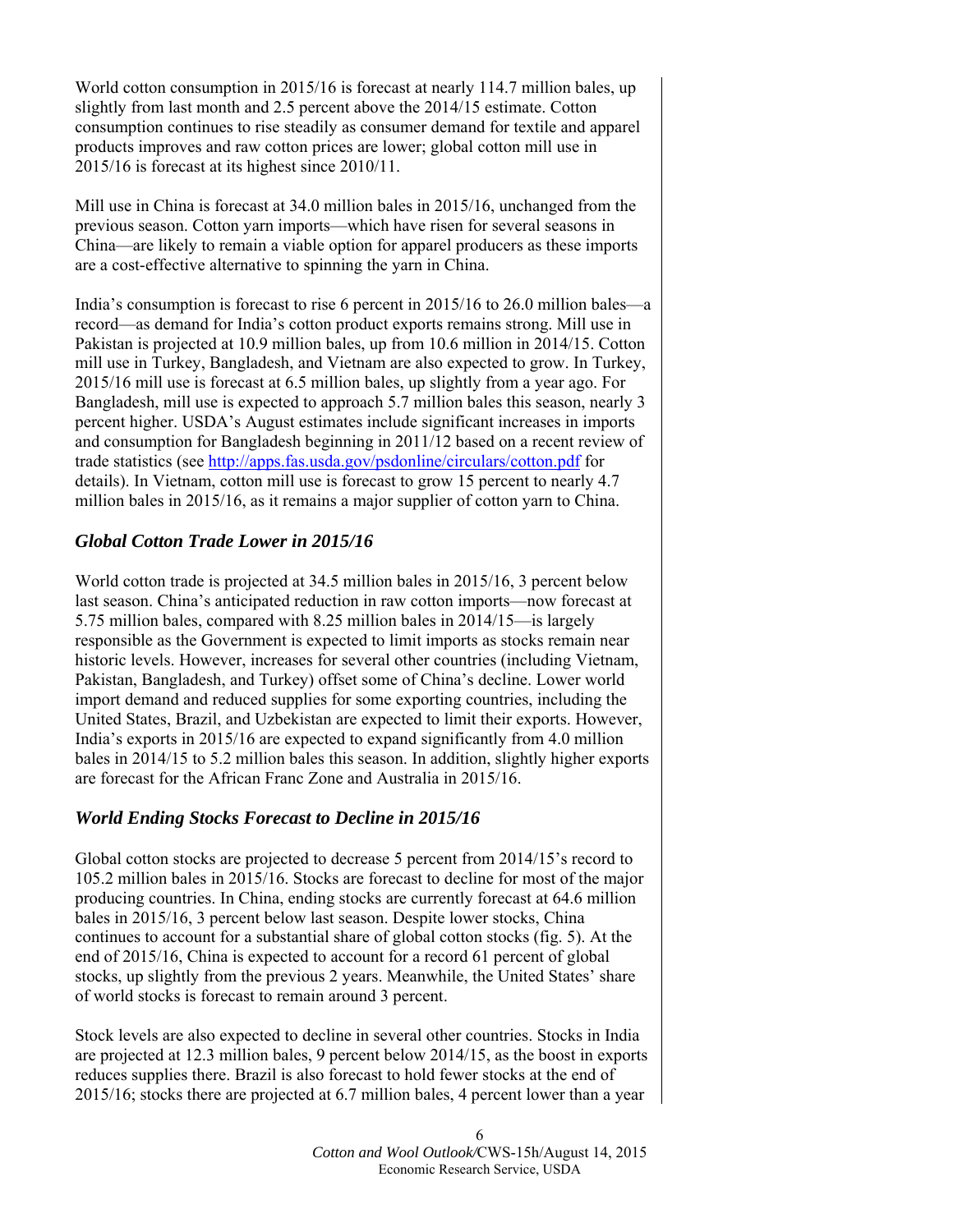earlier. As a result of reduced global stocks and increased consumption in 2015/16, the global ending stocks-to-use ratio is projected at 92 percent, compared with 99 percent in 2014/15.

#### Figure 5 **Share of global cotton ending stocks**



Source: USDA, *World Agricultural Supply and Demand Estimates* reports.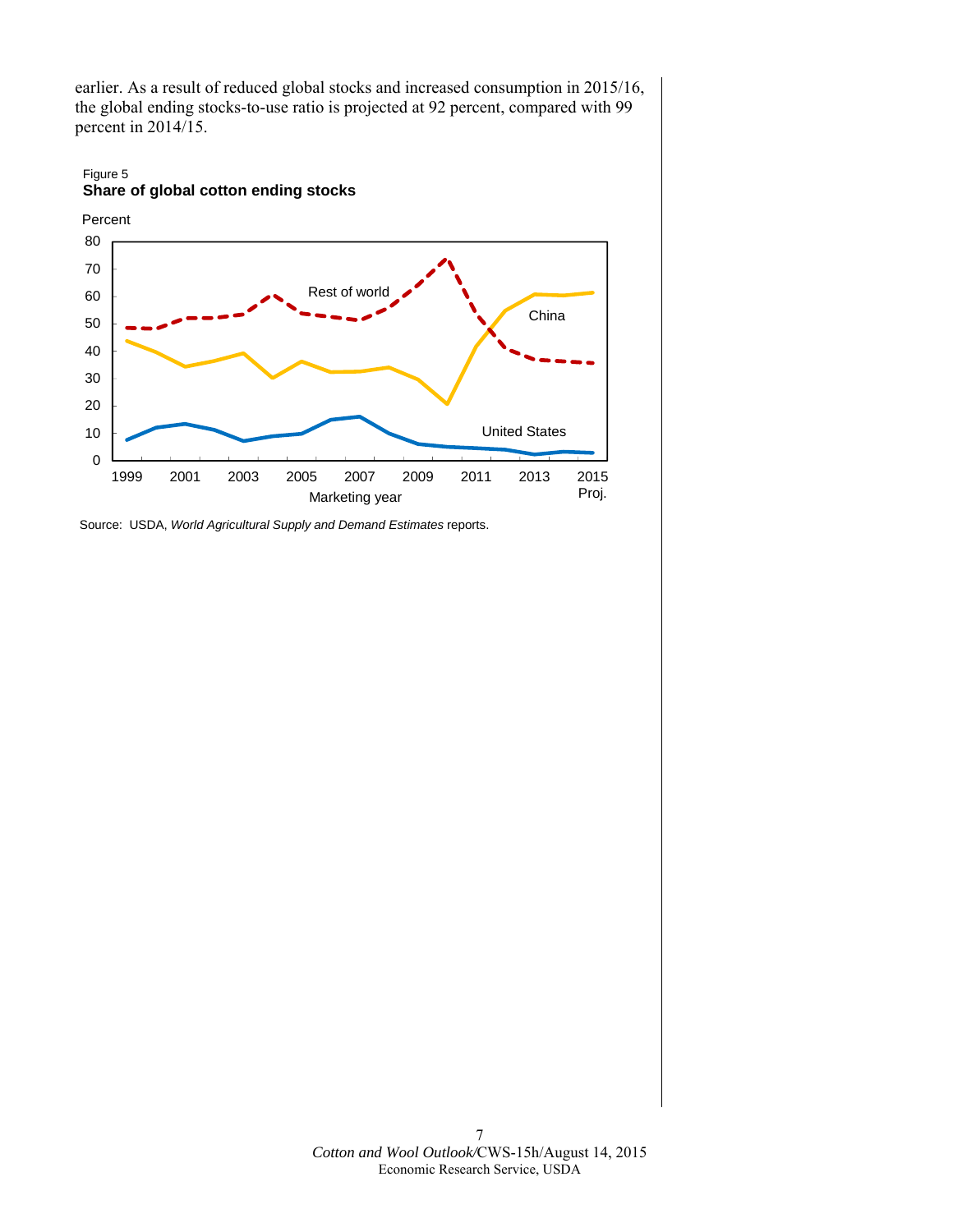# **Contacts and Links**

#### **Contact Information**

Leslie Meyer (U.S. cotton & textiles) (202) 694-5307 lmeyer@ers.usda.gov Stephen MacDonald (foreign cotton) (202) 694-5305 stephenm@ers.usda.gov Carolyn Liggon (web publishing) (202) 694-5056 cyliggon@ers.usda.gov

#### **Subscription Information**

Subscribe to ERS e-mail notification service at http://www.ers.usda.gov/subscribe-to-ers -e-newsletters.aspx to receive timely notification of newsletter availability. Printed copies can be purchased from the USDA Order Desk by calling 1-800-363-2068 (specify the issue number). To order printed copies of the five field crop newsletters cotton and wool, feed, rice, oil crops, and wheat—as a series, specify series SUB-COR-4043.

## *Data*

Cotton and Wool Monthly Tables (http://ers.usda.gov/publications/cws-cotton-andwool-outlook)

Cotton and Wool Chart Gallery (http://www.ers.usda.gov/data-products/cotton-andwool-chart-gallery.aspx#.UguTC6z8J8E)

## *Related Websites*

WASDE http://usda.mannlib.cornell.edu/MannUsda/viewDocumentInfo.do?documentID=1194

Cotton Topics http://www.ers.usda.gov/topics/crops/cotton-wool.aspx

Cotton and Wool Outlook http://usda.mannlib.cornell.edu/MannUsda/viewDocumentInfo.do?documentID=1281

The U.S. Department of Agriculture (USDA) prohibits discrimination in all its programs and activities on the basis of race, color, national origin, age, disability, and where applicable, sex, marital status, familial status, parental status, religion, sexual orientation, genetic information, political beliefs, reprisal, or because all or a part of an individual's income is derived from any public assistance program. (Not all prohibited bases apply to all programs.) Persons with disabilities who require alternative means for communication of program information (Braille, large print, audiotape, etc.) should contact USDA's TARGET Center at (202) 720-2600 (voice and TDD). To file a complaint of discrimination, write to USDA, Director, Office of Civil Rights, 1400 Independence Avenue, SW, Washington, DC 20250-9410 or call (800) 795-3272 (voice) or (202) 720-6382 (TDD). USDA is an equal opportunity provider and employer.

#### **E-mail Notification**

Readers of ERS outlook reports have two ways they can receive an e-mail notice about release of reports and associated data.

• Receive timely notification (soon) after the report is posted on the web) via USDA's Economics, Statistics, and Market Information System (which is housed at Cornell University's Mann Library). Go to http://usda.mannlib.cornell.edu/Mann Usda/aboutEmailService.do and follow the instructions to receive e-mail notices about ERS, Agricultural Marketing Service, National Agricultural Statistics Service, and World Agricultural Outlook Board products.

• Receive weekly notification (on Friday afternoon) via the ERS website. Go to http://www.ers.usda.gov/subscribeto-ers-e-newsletters.aspx and follow the instructions to receive notices about ERS outlook reports, Amber Waves magazine, and other reports and data products on specific topics. ERS also offers RSS (really simple syndication) feeds for all ERS products. Go to http://www.ers.usda.gov/rss/ to get started.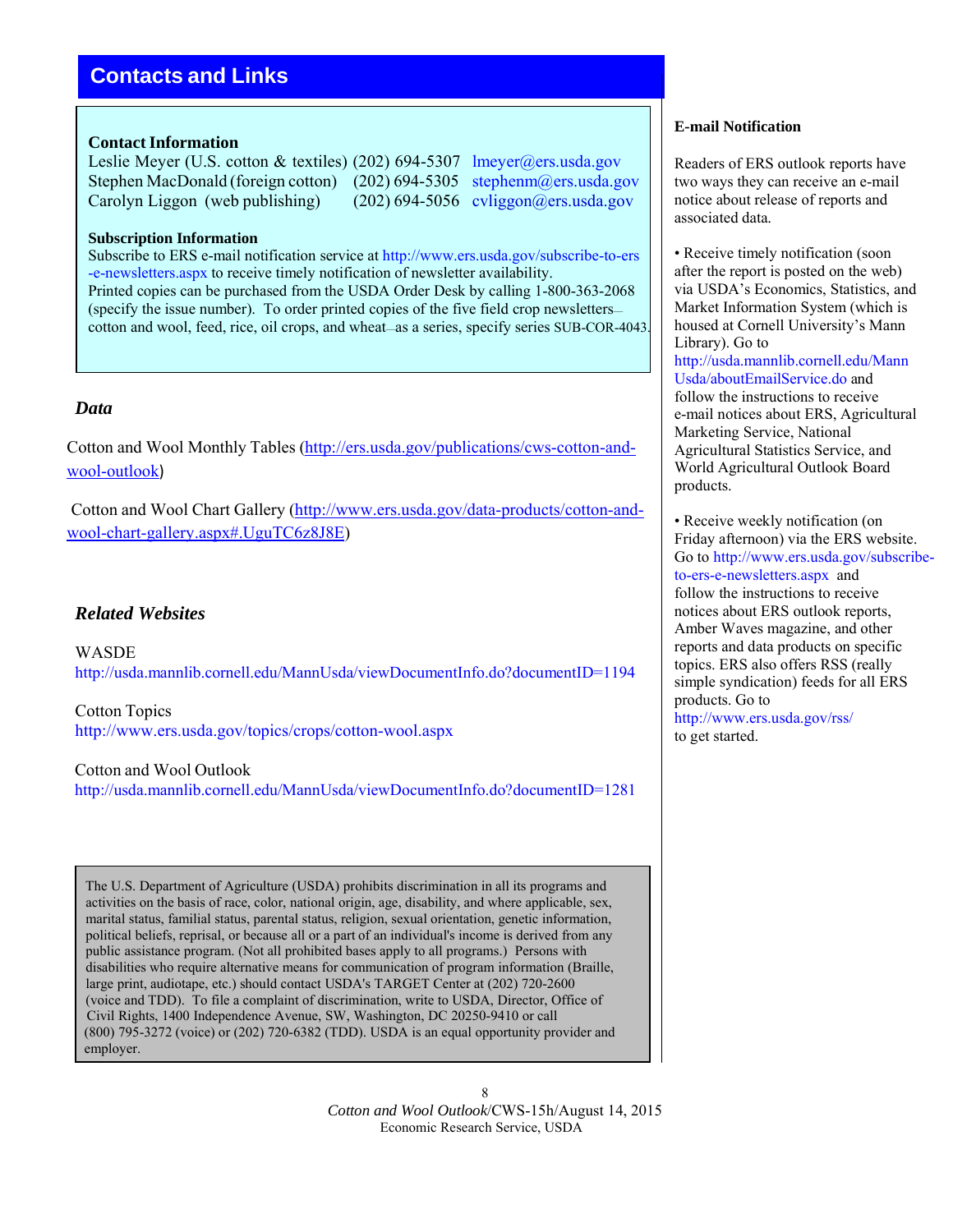|                      |         |        | 2015/16               |        |
|----------------------|---------|--------|-----------------------|--------|
| Item                 | 2014/15 | June   | July                  | Aug.   |
|                      |         |        | Million acres         |        |
| Upland:              |         |        |                       |        |
| Planted              | 10.845  | 9.399  | 8.850                 | 8.750  |
| Harvested            | 9.157   | 8.451  | 8.353                 | 7.749  |
|                      |         |        | Pounds                |        |
| Yield/harvested acre | 826     | 797    | 807                   | 784    |
|                      |         |        | Million 480-lb, bales |        |
| Beginning stocks     | 2.225   | 4.129  | 3.925                 | 3.430  |
| Production           | 15.753  | 14.030 | 14.035                | 12.650 |
| Total supply 1/      | 17.986  | 18.164 | 17.965                | 16.085 |
| Mill use             | 3.530   | 3.775  | 3.725                 | 3.675  |
| Exports              | 10.795  | 10.150 | 10.250                | 9.475  |
| Total use            | 14.325  | 13.925 | 13.975                | 13.150 |
| Ending stocks 2/     | 3.430   | 4.229  | 4.030                 | 2.943  |
|                      |         |        | Percent               |        |
| Stocks-to-use ratio  | 23.9    | 30.4   | 28.8                  | 22.4   |
|                      |         |        | 1,000 acres           |        |
| Extra-long staple:   |         |        |                       |        |
| Planted              | 192.4   | 150.0  | 148.0                 | 148.0  |
| Harvested            | 189.8   | 149.0  | 147.0                 | 145.9  |
|                      |         |        | Pounds                |        |
| Yield/harvested acre | 1,432   | 1,514  | 1,518                 | 1,421  |
|                      |         |        | 1,000 480-lb. bales   |        |
| Beginning stocks     | 125     | 271    | 276                   | 270    |
| Production           | 566     | 470    | 465                   | 432    |
| Total supply 1/      | 695     | 746    | 746                   | 707    |
| Mill use             | 20      | 25     | 25                    | 25     |
| Exports              | 405     | 550    | 550                   | 525    |
| Total use            | 425     | 575    | 575                   | 550    |
| Ending stocks 2/     | 270     | 171    | 171                   | 157    |
|                      |         |        | Percent               |        |
| Stocks-to-use ratio  | 63.5    | 29.7   | 29.7                  | 28.5   |

Table 1--U.S. cotton supply and use estimates

1/ Includes imports. 2/ Includes unaccounted.

Source: USDA, World Agricultural Outlook Board.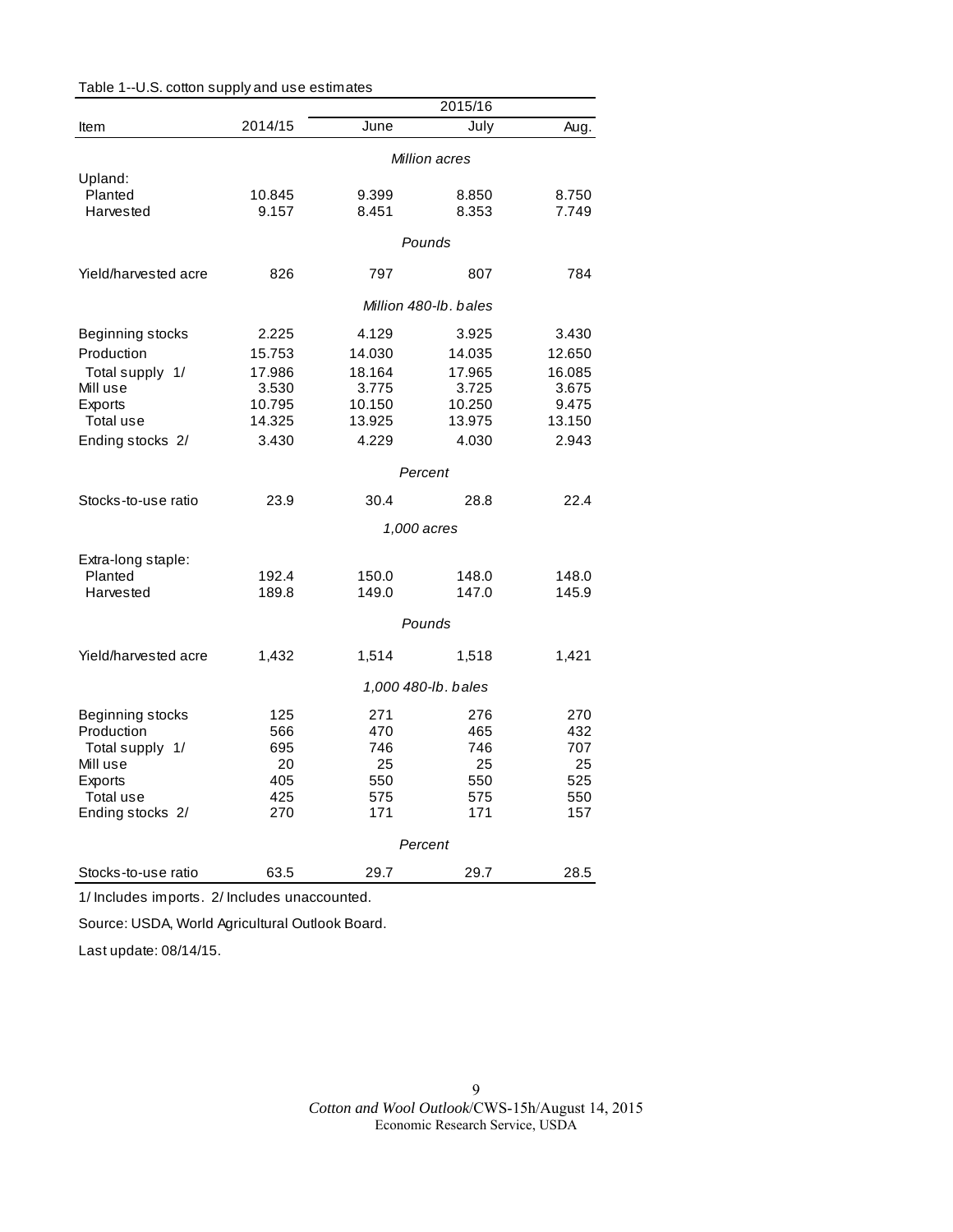| Table 2--World cotton supply and use estimates |  |  |
|------------------------------------------------|--|--|
|------------------------------------------------|--|--|

|                      |                       |        | 2015/16 |        |  |
|----------------------|-----------------------|--------|---------|--------|--|
| Item                 | 2014/15               | June   | July    | Aug.   |  |
|                      | Million 480-lb, bales |        |         |        |  |
| Supply:              |                       |        |         |        |  |
| Beginning stocks--   |                       |        |         |        |  |
| World                | 103.06                | 110.01 | 110.96  | 110.71 |  |
| Foreign              | 100.71                | 105.61 | 106.76  | 107.01 |  |
| Production--         |                       |        |         |        |  |
| World                | 118.98                | 111.32 | 111.46  | 108.99 |  |
| Foreign              | 102.66                | 96.82  | 96.96   | 95.91  |  |
| Imports--            |                       |        |         |        |  |
| World                | 36.12                 | 33.77  | 34.05   | 34.54  |  |
| Foreign              | 36.11                 | 33.76  | 34.04   | 34.53  |  |
| Use:                 |                       |        |         |        |  |
| Mill use--           |                       |        |         |        |  |
| World                | 111.80                | 115.31 | 114.44  | 114.65 |  |
| Foreign              | 108.25                | 111.51 | 110.69  | 110.95 |  |
| Exports--            |                       |        |         |        |  |
| World                | 35.54                 | 33.80  | 34.05   | 34.52  |  |
| Foreign              | 24.34                 | 23.10  | 23.25   | 24.52  |  |
| Ending stocks--      |                       |        |         |        |  |
| World                | 110.71                | 106.08 | 108.14  | 105.19 |  |
| Foreign              | 107.01                | 101.68 | 103.94  | 102.09 |  |
|                      | Percent               |        |         |        |  |
| Stocks-to-use ratio: |                       |        |         |        |  |
| World                | 99.0                  | 92.0   | 94.5    | 91.7   |  |
| Foreign              | 98.9                  | 91.2   | 93.9    | 92.0   |  |

Source: USDA, World Agricultural Outlook Board.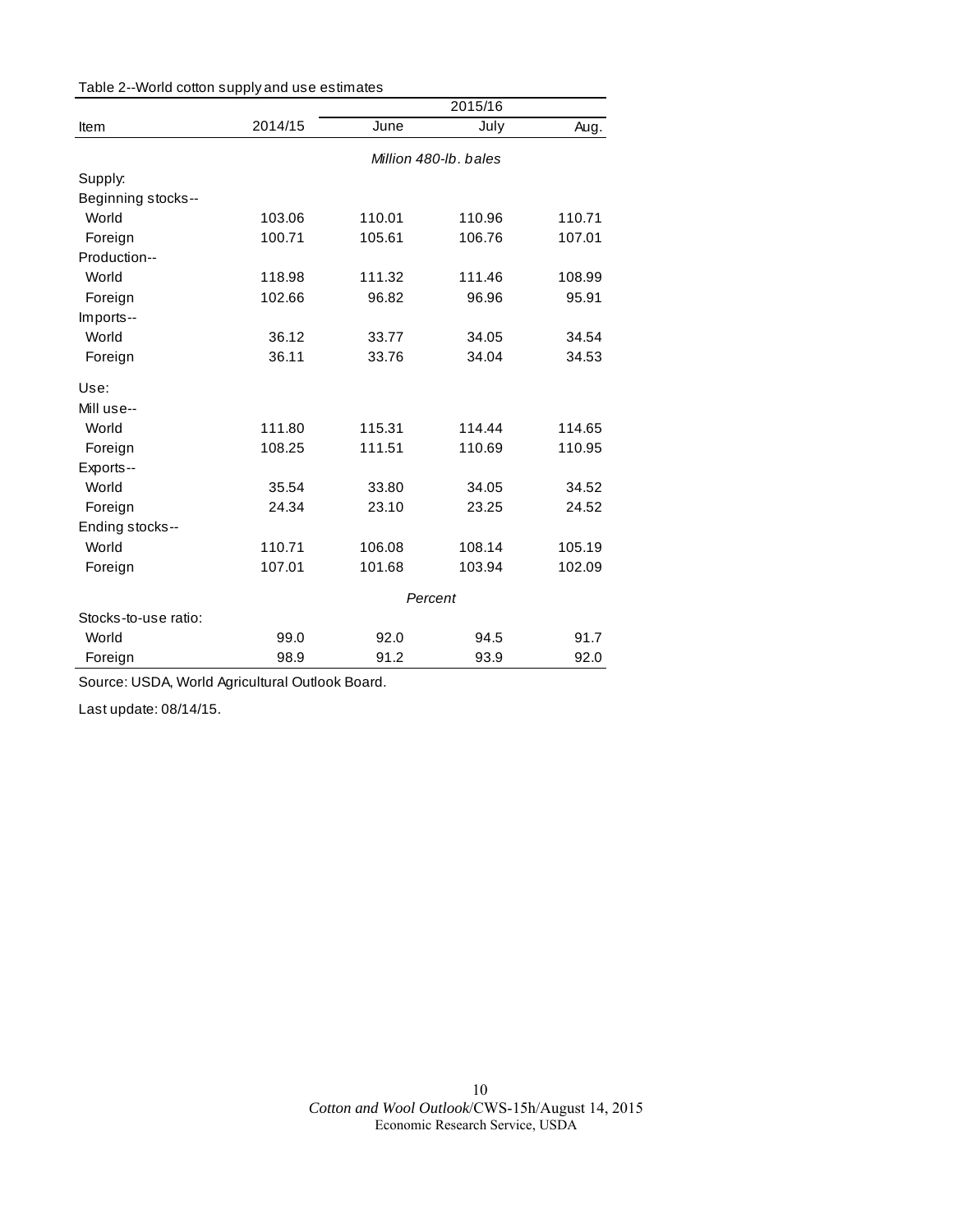| Table 3--U.S. fiber supply |           |                     |         |           |
|----------------------------|-----------|---------------------|---------|-----------|
|                            | Apr.      | May                 | June    | June      |
| Item                       | 2015      | 2015                | 2015    | 2014      |
|                            |           | 1,000 480-lb. bales |         |           |
| Cotton:                    |           |                     |         |           |
| Stocks, beginning          | 9,959     | 8,233               | 6,466   | 4,428     |
| Ginnings                   | 0         | 0                   | 0       | 0         |
| Imports since August 1     | 8.0       | 10.6                | 11.5    | 12.5      |
|                            |           | Million pounds      |         |           |
| Manmade:                   |           |                     |         |           |
| Production                 | 520.9     | 517.7               | 523.5   | 509.2     |
| Noncellulosic              | 520.9     | 517.7               | 523.5   | 509.2     |
| Cellulosic                 | <b>NA</b> | ΝA                  | ΝA      | <b>NA</b> |
| Total since January 1      | 2,074.4   | 2,592.1             | 3,115.6 | 3,160.1   |
|                            |           |                     |         |           |
|                            | Mar.      | Apr.                | May     | May       |
|                            | 2015      | 2015                | 2015    | 2014      |
|                            |           | Million pounds      |         |           |
| Raw fiber imports:         | 206.7     | 223.0               | 221.3   | 182.6     |
| Noncellulosic              | 190.7     | 204.6               | 201.2   | 165.6     |
| Cellulosic                 | 16.0      | 18.4                | 20.1    | 17.0      |
| Total since January 1      | 545.9     | 768.9               | 990.3   | 833.0     |
|                            |           | 1,000 pounds        |         |           |
| Wool and mohair:           |           |                     |         |           |
| Raw wool imports, clean    | 420.0     | 657.0               | 765.2   | 868.5     |
| 48s-and-finer              | 228.6     | 388.6               | 491.2   | 560.1     |
| Not-finer-than-46s         | 191.4     | 268.3               | 274.0   | 308.4     |
| Total since January 1      | 1,724.9   | 2,381.8             | 3,147.0 | 2,777.4   |
| Wool top imports           | 291.0     | 258.2               | 442.4   | 318.5     |
| Total since January 1      | 888.9     | 1,147.2             | 1,589.6 | 1,390.2   |
| Mohair imports, clean      | 0.0       | 0.0                 | 0.0     | 0.0       |
| Total since January 1      | 0.0       | 0.0                 | 0.0     | 0.0       |

NA = Not available.

Sources: USDA, National Agricultural Statistics Service;

U.S. Dept. of Commerce, U.S. Census Bureau; and *Fiber Organon.*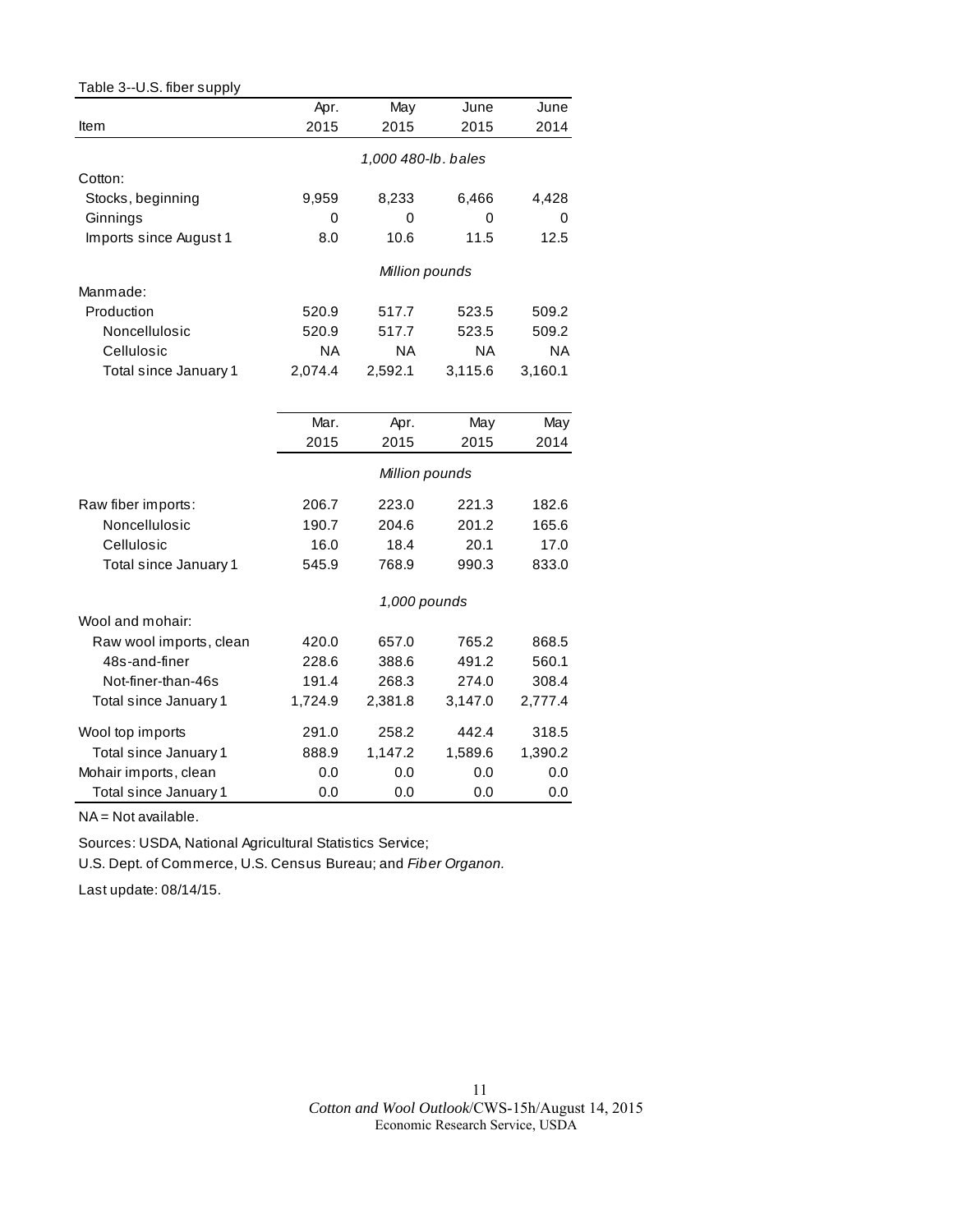| Table 4--U.S. fiber demand  |         |                     |         |         |
|-----------------------------|---------|---------------------|---------|---------|
|                             | Apr.    | May                 | June    | June    |
| Item                        | 2015    | 2015                | 2015    | 2014    |
|                             |         |                     |         |         |
|                             |         | 1,000 480-lb. bales |         |         |
| Cotton:                     |         |                     |         |         |
| All consumed by mills 1/    | 300     | 311                 | 303     | 296     |
| Total since August 1        | 2,620   | 2,931               | 3,233   | 3,238   |
| Daily rate                  | 13.6    | 14.8                | 13.8    | 14.1    |
| Upland consumed by mills 1/ | 299     | 310                 | 302     | 295     |
| Total since August 1        | 2,608   | 2,917               | 3,219   | 3,223   |
| Daily rate                  | 13.6    | 14.8                | 13.7    | 14.0    |
| Upland exports              | 1,388   | 1,391               | 985     | 644     |
| Total since August 1        | 7,689   | 9,080               | 10,065  | 9,372   |
| Sales for next season       | 186     | 270                 | 276     | 367     |
| Total since August 1        | 1,130   | 1,400               | 1,676   | 2,603   |
| Extra-long staple exports   | 40.8    | 69.0                | 57.0    | 37.2    |
| Total since August 1        | 237.4   | 306.4               | 363.4   | 659.9   |
| Sales for next season       | 0.3     | 1.4                 | 3.7     | 0.4     |
| Total since August 1        | 0.3     | 1.7                 | 5.4     | 18.8    |
|                             | Mar.    | Apr.                | May     | May     |
|                             | 2015    | 2015                | 2015    | 2014    |
|                             |         | Million pounds      |         |         |
| Manmade:                    |         |                     |         |         |
| Raw fiber exports           | 53.6    | 50.1                | 48.7    | 52.7    |
| Noncellulosic               | 53.3    | 49.7                | 48.2    | 52.3    |
| Cellulosic                  | 0.3     | 0.4                 | 0.5     | 0.4     |
| Total since January 1       | 150.5   | 200.6               | 249.3   | 261.2   |
|                             |         | 1,000 pounds        |         |         |
| Wool and mohair:            |         |                     |         |         |
| Raw wool exports, clean     | 477.6   | 319.1               | 1,015.1 | 547.9   |
| Total since January 1       | 1,127.2 | 1,446.3             | 2,461.3 | 2,893.7 |
| Wool top exports            | 14.7    | 1.1                 | 0.9     | 26.3    |
| Total since January 1       | 20.9    | 21.9                | 22.9    | 487.1   |
| Mohair exports, clean       | 197.0   | 64.5                | 0.0     | 32.1    |
| Total since January 1       | 601.8   | 666.3               | 666.3   | 337.3   |

1/ Estimated by USDA.

Sources: USDA, Farm Service Agency; USDA, Foreign Agricultural Service, *U.S. Export Sales;* U.S. Dept. of Commerce, U.S. Census Bureau; and *Fiber Organon.*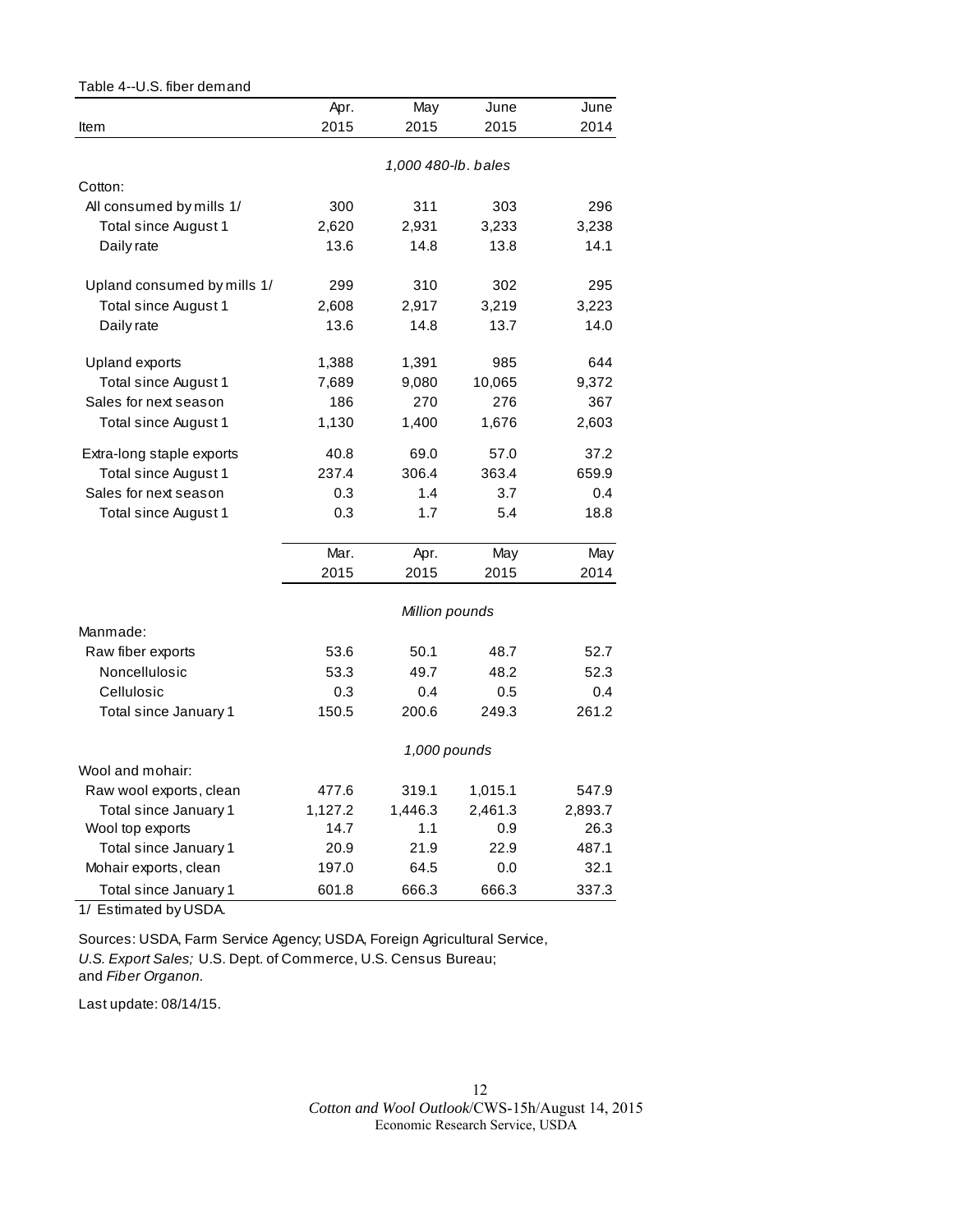| Table 5--U.S. and world fiber prices |        |                   |           |        |
|--------------------------------------|--------|-------------------|-----------|--------|
|                                      | May    | June              | July      | July   |
| Item                                 | 2015   | 2015              | 2015      | 2014   |
|                                      |        |                   |           |        |
|                                      |        | Cents per pound   |           |        |
| Domestic cotton prices:              |        |                   |           |        |
| Adjusted world price                 | 51.61  | 50.71             | 50.91     | 62.92  |
| Upland spot 41-34                    | 63.06  | 62.86             | 62.36     | 69.63  |
| Pima spot 02-46                      | 149.00 | 149.00            | 149.00    | 183.50 |
| Average price received by            |        |                   |           |        |
| upland producers                     | 64.10  | 65.10             | <b>NA</b> | 84.70  |
| Far Eastern cotton quotes:           |        |                   |           |        |
| A Index                              | 72.46  | 72.40             | 72.12     | 83.60  |
| Memphis/Eastern                      | 74.81  | 75.38             | 75.85     | 87.05  |
| Memphis/Orleans/Texas                | 74.50  | 74.63             | 75.10     | 86.55  |
| California/Arizona                   | 77.38  | 77.13             | 77.95     | 87.30  |
|                                      |        | Dollars per pound |           |        |
| Wool prices (clean):                 |        |                   |           |        |
| <b>U.S. 58s</b>                      | 3.13   | 3.36              | 3.32      | 3.31   |
| Australian 58s 1/                    | 4.15   | 4.21              | 4.05      | NQ.    |
| U.S.60s                              | 3.36   | 3.48              | 3.42      | 3.53   |
| Australian 60s 1/                    | 4.28   | NQ.               | NQ.       | NQ.    |
| U.S. 64s                             | 3.86   | 3.99              | NQ.       | NQ.    |
| Australian 64s 1/                    | 4.90   | 5.17              | 4.64      | 5.02   |

NA = Not available. NQ = No quote.

1/ In bond, Charleston, SC.

Sources: USDA, *Cotton Price Statistics* ; Cotlook Ltd., *Cotton Outlook;*  and trade reports.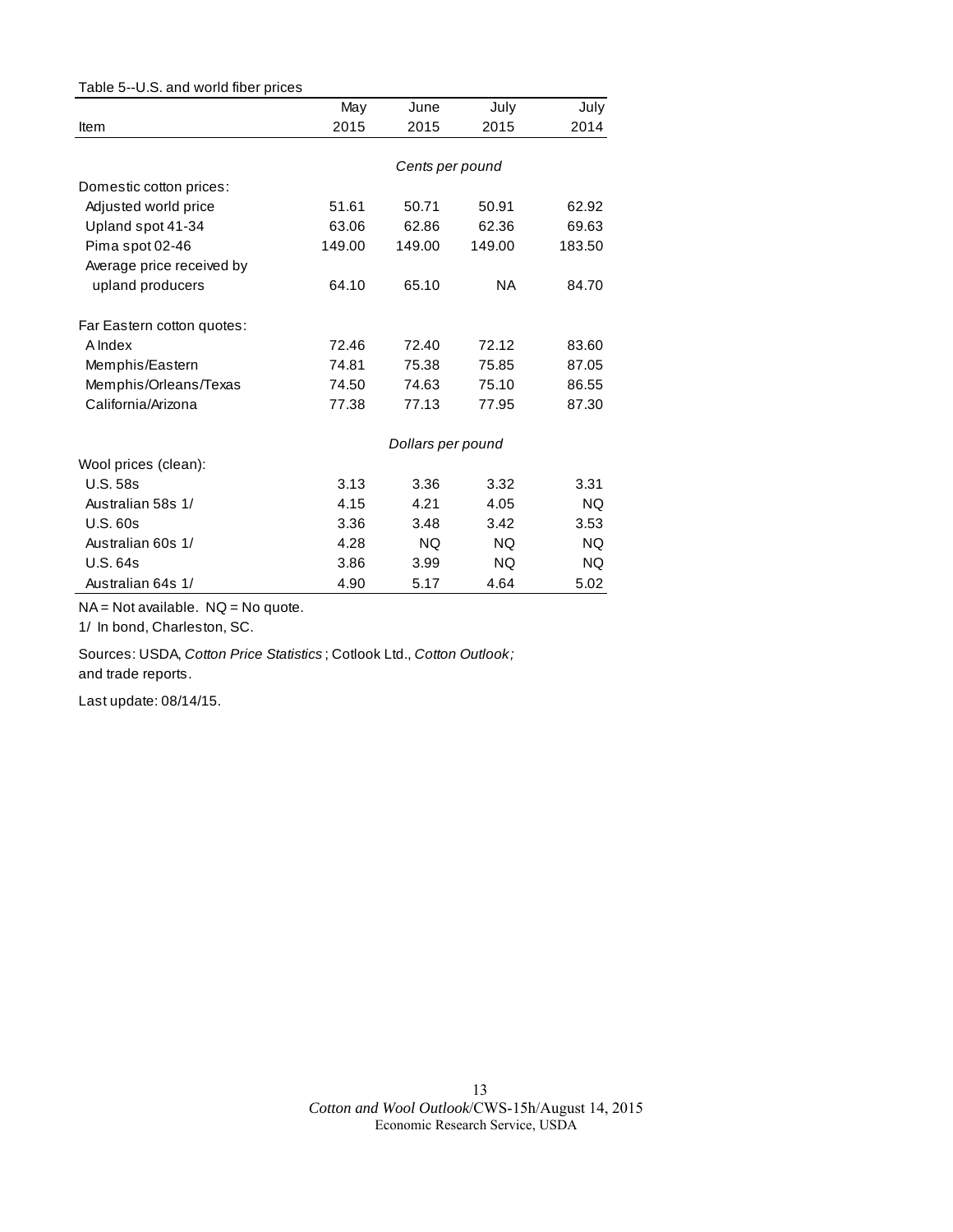| Table 6--U.S. textile imports, by fiber |                 |           |           |           |  |
|-----------------------------------------|-----------------|-----------|-----------|-----------|--|
|                                         | Apr.            | May       | June      | June      |  |
| Item                                    | 2015            | 2015      | 2015      | 2014      |  |
|                                         | 1,000 pounds 1/ |           |           |           |  |
| Yarn, thread, and fabric:               | 288,437         | 300,913   | 302,352   | 268,593   |  |
| Cotton                                  | 59,575          | 66,185    | 68,213    | 59,191    |  |
| Linen                                   | 27,259          | 21,544    | 20,699    | 19,258    |  |
| Wool                                    | 4,198           | 4,887     | 4,417     | 4,228     |  |
| Silk                                    | 569             | 571       | 622       | 581       |  |
| Manmade                                 | 196,836         | 207,727   | 208,401   | 185,335   |  |
| Apparel:                                | 813,060         | 879,034   | 1,061,642 | 968,847   |  |
| Cotton                                  | 440,347         | 471,989   | 570,183   | 528,397   |  |
| Linen                                   | 9,206           | 7,989     | 7,471     | 8,543     |  |
| Wool                                    | 18,331          | 20,387    | 26,011    | 24,577    |  |
| Silk                                    | 9,754           | 8,555     | 7,133     | 8,729     |  |
| Manmade                                 | 335,423         | 370,114   | 450,845   | 398,601   |  |
| Home furnishings:                       | 231,563         | 261,589   | 253,968   | 227,751   |  |
| Cotton                                  | 141,091         | 146,690   | 136,176   | 123,843   |  |
| Linen                                   | 779             | 977       | 1,261     | 1,179     |  |
| Wool                                    | 336             | 283       | 228       | 288       |  |
| Silk                                    | 98              | 186       | 161       | 159       |  |
| Manmade                                 | 89,259          | 113,454   | 116,142   | 102,282   |  |
| Floor coverings:                        | 83,626          | 82,206    | 83,597    | 75,311    |  |
| Cotton                                  | 11,027          | 10,105    | 9,921     | 9,281     |  |
| Linen                                   | 22,185          | 20,333    | 20,429    | 18,286    |  |
| Wool                                    | 11,333          | 10,962    | 11,382    | 11,522    |  |
| Silk                                    | 3,007           | 2,217     | 2,438     | 2,422     |  |
| Manmade                                 | 36,074          | 38,589    | 39,428    | 33,800    |  |
| Total imports: 2/                       | 1,417,050       | 1,524,109 | 1,701,927 | 1,540,858 |  |
| Cotton                                  | 652,301         | 695,238   | 784,744   | 720,969   |  |
| Linen                                   | 59,429          | 50,843    | 49,860    | 47,266    |  |
| Wool                                    | 34,210          | 36,528    | 42,049    | 40,622    |  |
| Silk                                    | 13,428          | 11,528    | 10,354    | 11,891    |  |
| Manmade                                 | 657,681         | 729,973   | 814,921   | 720,110   |  |

1/ Raw-fiber equivalent. 2/ Includes headgear.

Sources: USDA, Economic Research Service; and

U.S. Dept. of Commerce, U.S. Census Bureau.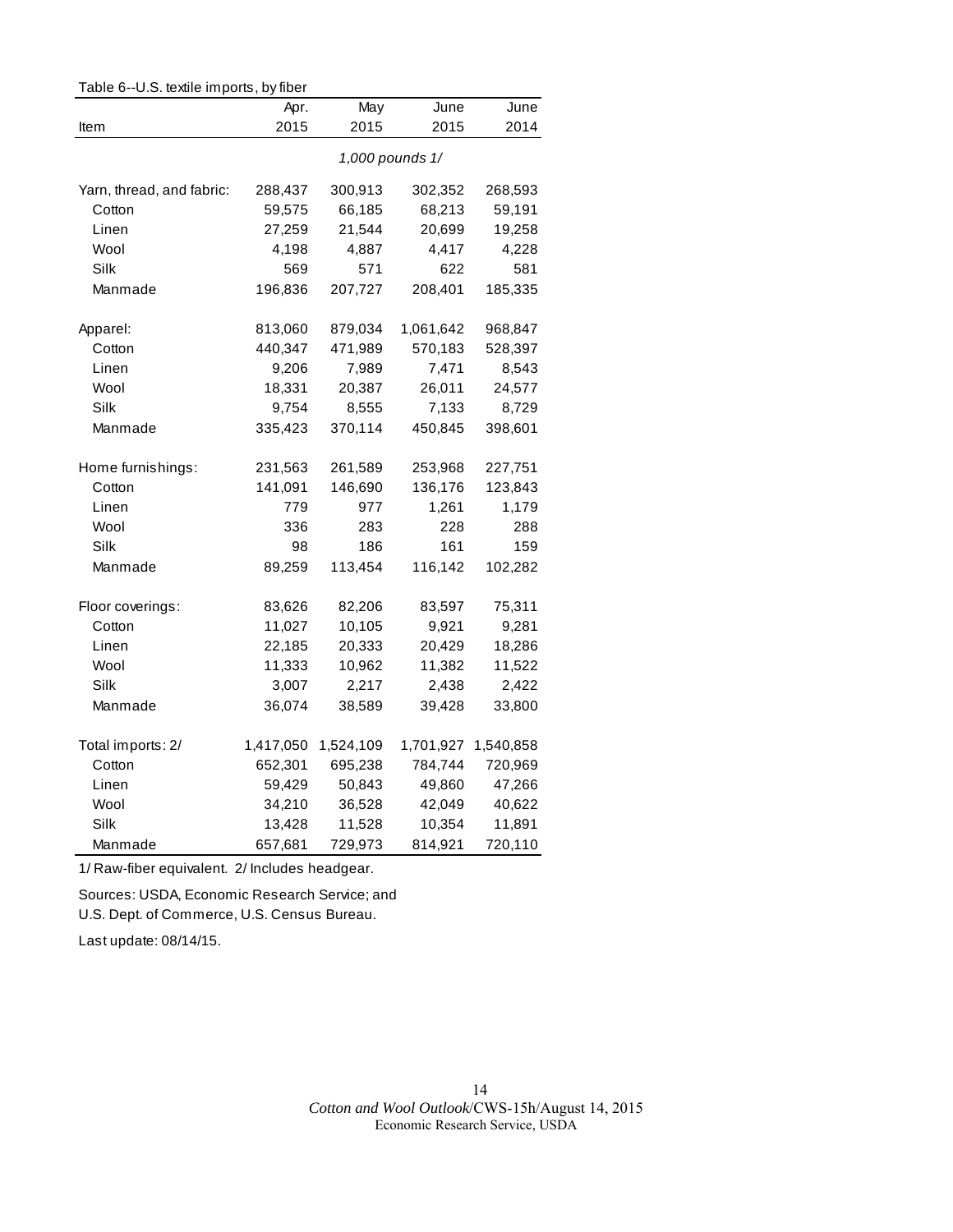| Table 7--0.5. textile exports, by fiber |                 |         |         |         |  |
|-----------------------------------------|-----------------|---------|---------|---------|--|
|                                         | Apr.            | May     | June    | June    |  |
| Item                                    | 2015            | 2015    | 2015    | 2014    |  |
|                                         | 1,000 pounds 1/ |         |         |         |  |
| Yarn, thread, and fabric:               | 262,624         | 278,786 | 265,348 | 264,337 |  |
| Cotton                                  | 138,316         | 152,585 | 141,254 | 141,125 |  |
| Linen                                   | 7,021           | 6,288   | 6,723   | 7,838   |  |
| Wool                                    | 3,164           | 3,494   | 3,900   | 2,985   |  |
| Silk                                    | 1,230           | 1,094   | 1,221   | 1,251   |  |
| Manmade                                 | 112,893         | 115,326 | 112,250 | 111,140 |  |
| Apparel:                                | 27,319          | 25,366  | 26,637  | 24,391  |  |
| Cotton                                  | 12,024          | 10,931  | 12,293  | 10,819  |  |
| Linen                                   | 475             | 440     | 474     | 594     |  |
| Wool                                    | 1,311           | 1,240   | 1,393   | 1,329   |  |
| Silk                                    | 834             | 849     | 894     | 863     |  |
| Manmade                                 | 12,675          | 11,907  | 11,582  | 10,787  |  |
| Home furnishings:                       | 4,959           | 5,090   | 4,541   | 5,052   |  |
| Cotton                                  | 2,401           | 2,437   | 2,133   | 2,168   |  |
| Linen                                   | 378             | 324     | 355     | 302     |  |
| Wool                                    | 77              | 125     | 124     | 155     |  |
| Silk                                    | 196             | 180     | 240     | 119     |  |
| Manmade                                 | 1,907           | 2,023   | 1,689   | 2,309   |  |
| Floor coverings:                        | 28,066          | 27,986  | 28,599  | 35,031  |  |
| Cotton                                  | 2,262           | 2,287   | 2,302   | 2,317   |  |
| Linen                                   | 1,331           | 1,317   | 1,233   | 1,085   |  |
| Wool                                    | 1,831           | 1,535   | 1,442   | 1,712   |  |
| Silk                                    | 56              | 43      | 27      | 46      |  |
| Manmade                                 | 22,586          | 22,805  | 23,595  | 29,871  |  |
| Total exports: 2/                       | 323,029         | 337,276 | 325,196 | 328,857 |  |
| Cotton                                  | 155,040         | 168,267 | 158,034 | 156,455 |  |
| Linen                                   | 9,206           | 8,369   | 8,785   | 9,819   |  |
| Wool                                    | 6,384           | 6,395   | 6,860   | 6,181   |  |
| Silk                                    | 2,316           | 2,165   | 2,382   | 2,278   |  |
| Manmade                                 | 150,083         | 152,079 | 149,137 | 154,124 |  |

Table 7--U.S. textile exports, by fiber

1/ Raw-fiber equivalent. 2/ Includes headgear.

Sources: USDA, Economic Research Service; and U.S. Dept. of Commerce, U.S. Census Bureau.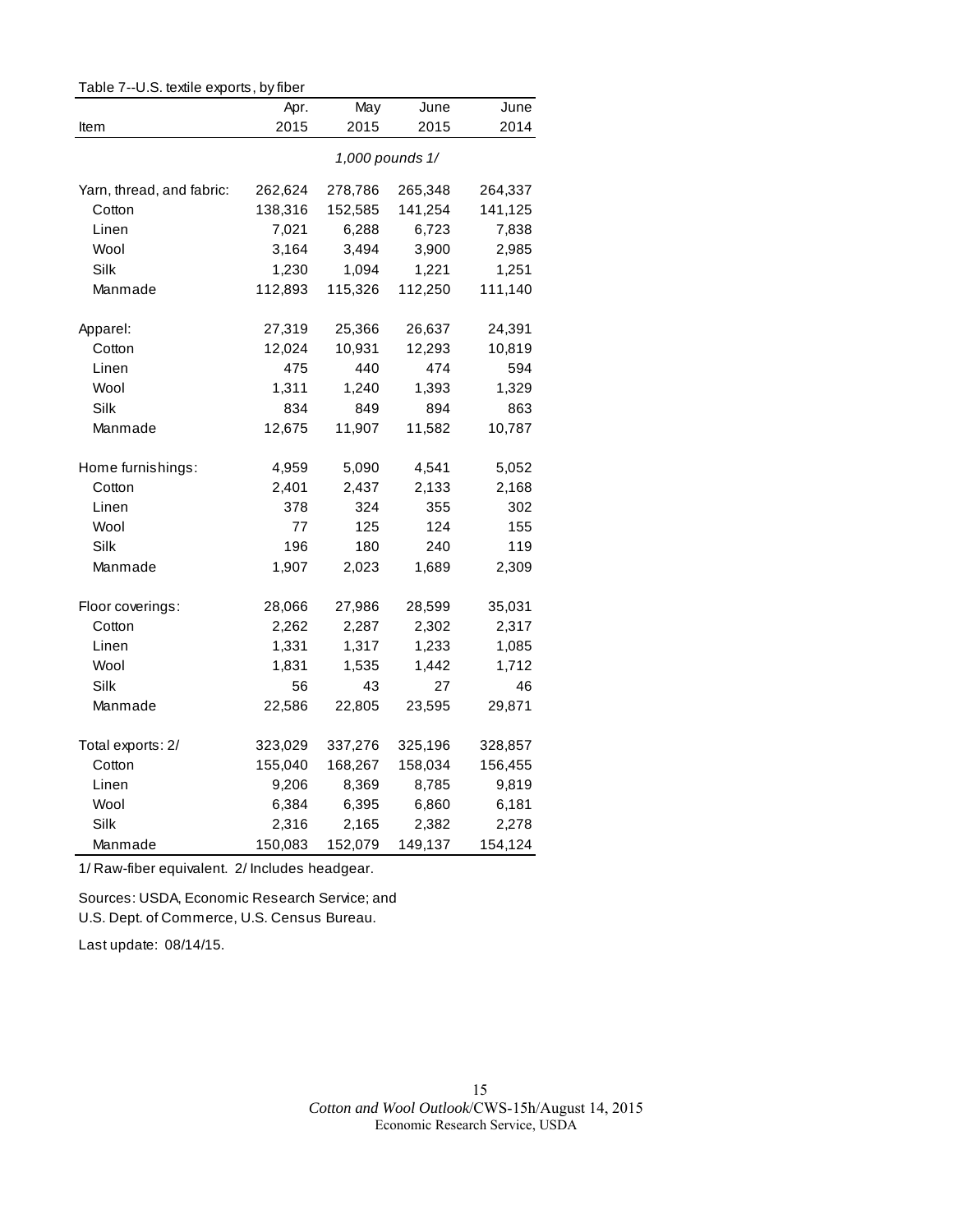| Table 8--U.S. cotton textile imports, by origin |  |  |  |  |
|-------------------------------------------------|--|--|--|--|
|-------------------------------------------------|--|--|--|--|

|                             | Apr.    | May     | June            | June    |
|-----------------------------|---------|---------|-----------------|---------|
| Region/country              | 2015    | 2015    | 2015            | 2014    |
|                             |         |         | 1,000 pounds 1/ |         |
| North America               | 134,319 | 142,463 | 154,081         | 155,582 |
| Canada                      | 3,215   | 3,018   | 3,376           | 2,811   |
| Costa Rica                  | 10      | 10      | 26              | 347     |
| Dominican Republic          | 8,028   | 9,572   | 9,234           | 9,661   |
| El Salvador                 | 16,556  | 18,906  | 20,370          | 19,690  |
| Guatemala                   | 7,763   | 7,678   | 8,441           | 8,721   |
| Haiti                       | 12,983  | 14,049  | 16,612          | 15,555  |
| Honduras                    | 25,065  | 30,128  | 32,143          | 36,082  |
| Mexico                      | 42,198  | 41,714  | 45,264          | 46,146  |
| Nicaragua                   | 18,487  | 17,387  | 18,609          | 16,563  |
| South America               | 3,798   | 3,957   | 4,790           | 4,079   |
| Colombia                    | 1,724   | 1,645   | 2,169           | 1,479   |
| Peru                        | 1,744   | 1,936   | 2,313           | 2,404   |
| Europe                      | 11,942  | 13,019  | 13,458          | 12,135  |
| Germany                     | 1,230   | 1,170   | 1,137           | 1,123   |
| Italy                       | 1,772   | 1,827   | 1,557           | 1,831   |
| Portugal                    | 1,060   | 1,113   | 1,187           | 1,339   |
| Turkey                      | 5,468   | 5,893   | 6,237           | 5,232   |
| Turkmenistan                | 304     | 504     | 799             | 437     |
| Asia                        | 488,381 | 521,320 | 597,393         | 533,884 |
| Bahrain                     | 2,251   | 1,551   | 1,881           | 1,699   |
| Bangladesh                  | 49,282  | 49,150  | 56,435          | 45,579  |
| Cambodia                    | 16,967  | 15,530  | 17,697          | 17,000  |
| China                       | 158,209 | 214,046 | 260,599         | 244,140 |
| Hong Kong                   | 754     | 1,080   | 1,118           | 700     |
| India                       | 81,710  | 72,527  | 70,936          | 58,467  |
| Indonesia                   | 25,512  | 22,838  | 26,693          | 24,616  |
| Israel                      | 588     | 649     | 610             | 948     |
| Japan                       | 1,781   | 1,427   | 1,467           | 1,396   |
| Jordan                      | 3,708   | 4,641   | 3,708           | 3,903   |
| Malaysia                    | 2,673   | 3,213   | 3,466           | 3,339   |
| Pakistan                    | 64,391  | 59,527  | 67,470          | 60,673  |
| Philippines                 | 5,333   | 3,636   | 4,573           | 4,224   |
| South Korea                 | 6,305   | 6,742   | 7,003           | 6,259   |
| Sri Lanka                   | 7,964   | 6,416   | 7,514           | 5,761   |
| Taiwan                      | 2,120   | 1,993   | 2,199           | 1,917   |
| Thailand                    | 5,922   | 4,379   | 6,042           | 5,365   |
| <b>United Arab Emirates</b> | 760     | 608     | 786             | 317     |
| Vietnam                     | 51,714  | 50,750  | 56,709          | 47,224  |
| Oceania                     | 36      | 34      | 27              | 54      |
| Africa                      | 13,826  | 14,444  | 14,994          | 15,236  |
| Egypt                       | 7,503   | 7,567   | 8,051           | 7,399   |
| Kenya                       | 2,447   | 2,471   | 2,289           | 2,578   |
| Lesotho                     | 1,917   | 2,757   | 2,330           | 2,444   |
| Mauritius                   | 882     | 598     | 1,220           | 1,728   |
| World 2/                    | 652,301 | 695,238 | 784,744         | 720,969 |

1/ Raw-fiber equivalent. 2/ Totals may not add due to rounding.

Sources: USDA, Economic Research Service; and

U.S. Dept. of Commerce, U.S. Census Bureau.

Last update: 08/14/15.

16 *Cotton and Wool Outlook*/CWS-15h/August 14, 2015 Economic Research Service, USDA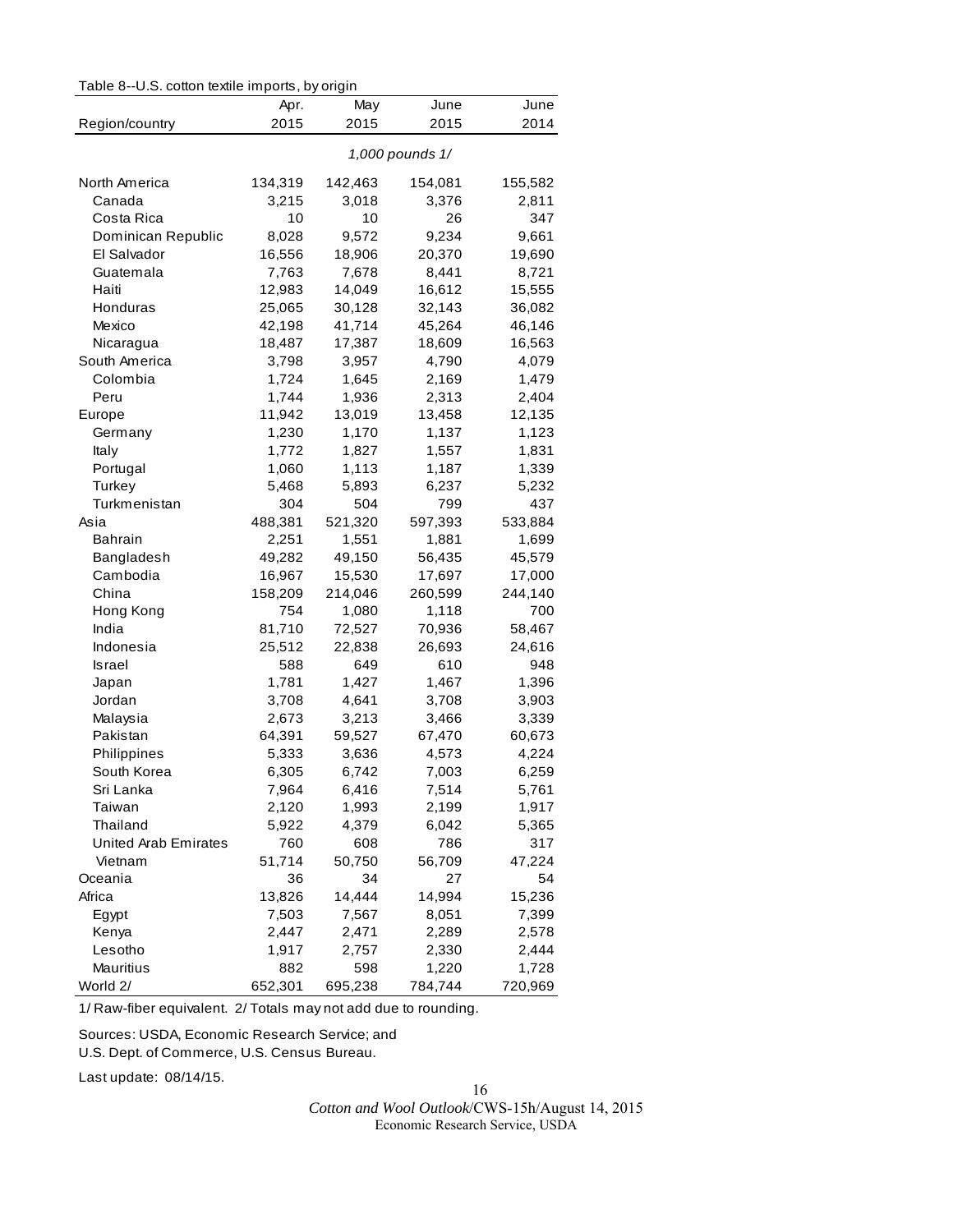| Table 9--U.S. cotton textile exports, by destination |
|------------------------------------------------------|
|------------------------------------------------------|

| s. oo won toxino oxpones, by aboundabili |                 |             |              |              |  |
|------------------------------------------|-----------------|-------------|--------------|--------------|--|
| Region/country                           | Apr.<br>2015    | May<br>2015 | June<br>2015 | June<br>2014 |  |
|                                          |                 |             |              |              |  |
|                                          | 1,000 pounds 1/ |             |              |              |  |
| North America                            | 130,999         | 144,233     | 135,860      | 139,886      |  |
| Bahamas                                  | 184             | 103         | 136          | 236          |  |
| Canada                                   | 10,167          | 9,373       | 10,706       | 11,113       |  |
| Costa Rica                               | 319             | 399         | 264          | 286          |  |
| Dominican Republic                       | 20,183          | 22,689      | 19,659       | 24,751       |  |
| El Salvador                              | 8,758           | 8,976       | 7,303        | 10,096       |  |
| Guatemala                                | 2,704           | 2,090       | 2,099        | 1,879        |  |
| Haiti                                    | 956             | 1,177       | 1,016        | 1,170        |  |
| Honduras                                 | 56,288          | 68,062      | 63,862       | 60,292       |  |
| Jamaica                                  | 75              | 126         | 58           | 70           |  |
| Mexico                                   | 28,302          | 27,911      | 28,069       | 27,976       |  |
| Nicaragua                                | 2,330           | 2,773       | 2,213        | 1,473        |  |
| Panama                                   | 316             | 259         | 179          | 275          |  |
| South America                            | 5,775           | 5,540       | 4,725        | 4,545        |  |
| Brazil                                   | 310             | 491         | 218          | 557          |  |
| Chile                                    | 135             | 210         | 202          | 311          |  |
| Colombia                                 | 2,450           | 3,005       | 3,033        | 2,422        |  |
| Ecuador                                  | 129             | 97          | 59           | 63           |  |
| Peru                                     | 2,246           | 1,276       | 885          | 727          |  |
| Venezuela                                | 131             | 96          | 91           | 264          |  |
| Europe                                   | 3,030           | 3,432       | 3,050        | 2,504        |  |
| Belgium                                  | 385             | 407         | 377          | 149          |  |
| France                                   | 192             | 127         | 93           | 157          |  |
| Germany                                  | 494             | 666         | 531          | 416          |  |
| Italy                                    | 236             | 288         | 253          | 141          |  |
| Netherlands                              | 260             | 386         | 327          | 249          |  |
| United Kingdom                           | 862             | 981         | 884          | 730          |  |
| Asia                                     | 13,842          | 13,671      | 13,084       | 8,577        |  |
| China                                    | 9,324           | 8,508       | 8,898        | 5,074        |  |
| Hong Kong                                | 743             | 478         | 433          | 334          |  |
| India                                    | 139             | 520         | 197          | 265          |  |
| Israel                                   | 104             | 69          | 108          | 120          |  |
| Japan                                    | 948             | 1,170       | 880          | 1,000        |  |
| Lebanon                                  | 27              | 34          | 104          | 25           |  |
| Saudi Arabia                             | 149             | 225         | 145          | 128          |  |
| Singapore                                | 172             | 103         | 179          | 182          |  |
| South Korea                              | 564             | 442         | 401          | 370          |  |
| Taiwan                                   | 181             | 89          | 195          | 215          |  |
| Thailand                                 | 123             | 48          | 83           | 41           |  |
| <b>United Arab Emirates</b>              | 250             | 203         | 287          | 463          |  |
| Vietnam                                  | 54              | 524         | 182          | 63           |  |
| Oceania                                  | 501             | 546         | 660          | 533          |  |
| Australia                                | 388             | 416         | 497          | 389          |  |
| New Zealand                              | 98              | 98          | 143          | 106          |  |
| Africa                                   | 893             | 846         | 655          | 411          |  |
| South Africa                             | 22              | 116         | 76           | 70           |  |
| World 2/                                 | 155,040         | 168,267     | 158,034      | 156,455      |  |

1/ Raw-fiber equivalent. 2/ Totals may not add due to rounding.

Sources: USDA, Economic Research Service; and

U.S. Dept. of Commerce, U.S. Census Bureau.

Last update: 08/14/15.

*Cotton and Wool Outlook*/CWS-15h/August 14, 2015 Economic Research Service, USDA